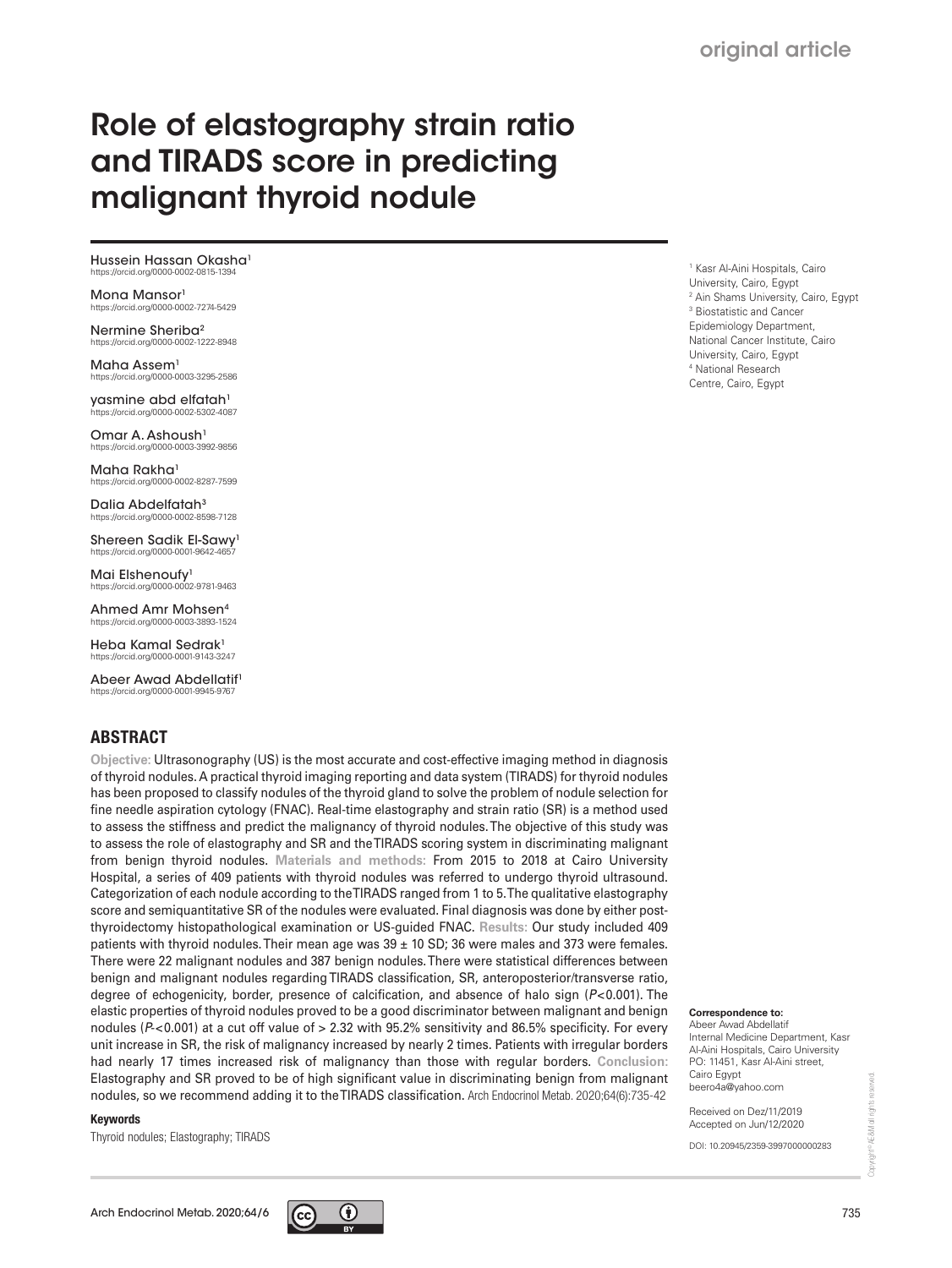# INTRODUCTION

Thyroid nodules are widely encountered in the population. The prevalence of thyroid nodules is increasing (1). They are detected in 2%-6% of the population by palpation, in 19%-35% by ultrasonography (US), and in 8%-65% through autopsy data (2). US is the most accurate and cost-effective imaging method in diagnosis of thyroid nodules (2). Ultrasound criteria to differentiate between benign and malignant nodules of the thyroid gland have been the point of research in many scientific papers. Suspicious features of nodules to predict malignancy include hypoechogenicity, microcalcification, taller-than-wide shape, irregular or microlobulated margins, and increased intranodular vascularity (3).

Fine needle aspiration cytology (FNAC) is mandatory in the preoperative diagnosis of thyroid nodules to distinguish benign from malignant nodules (4).

Selection of thyroid nodules for FNAC is still confusing. Apractical thyroid imaging reporting and data system (TIRADS) for thyroid nodules has been proposed to classify nodules of the thyroid gland to solve the problem of nodule selection for FNAC (5).

Real-time elastography is a method used in the evaluation of thyroid nodules by comparing tissue elasticity. Two kinds of elasticity can be assessed by strain elastography. First, colors around and within the nodules are evaluated and visually scored according to the 4-5 scale scoring system. Second, regions of interest are specified as the target region and the adjacent reference region. Later, elastography calculates the strain ratio (SR) automatically. Higher elastography score and SR indicate a high probability of malignancy (6).

#### MATERIALS AND METHODS

#### **Patients**

From 2015 to 2018 at Cairo University Hospital, a series of 409 patients with thyroid nodules (373 females and 36 males) with a mean age of  $39 \pm 10$  SD was referred for thyroid ultrasound. The study was approved by our institution's Research Ethics Committee, and all patients gave their informed written consent before inclusion in the study.

#### Thyroid ultrasound

Ultrasound examination of the neck was done using a Hitachi (Avius) machine (Hitachi Medical Corporation). Neck ultrasound examination was done with the patient lying in a supine position, with the neck slightly extended by placing a pillow under the patient's shoulders. The scanning protocol in our study included scanning of the thyroid gland in both transverse and longitudinal planes by brightness mode (B-mode), color-coded Doppler imaging (CCDI) and power Doppler imaging (PDI), and real-time elastography and SR.

#### Image analysis

Ultrasound and power Doppler images were analyzed. We did not know the other clinical and final pathological reports; the ultrasound operator was blinded to clinical data and to the pathological results. The thyroid nodules detected in this study were analyzed according to their number (multinodular goiter [MNG] or solitary thyroid nodule), echogenicity (nodules could be "hyperechoic," "isoechoic," "hypoechoic," "marked hypoechoic," heterogeneous, cystic, or complex cystic), borders (regular or irregular), presence of calcification, and type of calcification (egg shell, microcalcification, or punctate). Other parameters of the nodules were recorded including anteroposterior diameter/transverse ratio ("taller-than-wide,"  $\geq 1$  mm, and "wider-than-tall," < 1 mm), presence of breakdown, or a surrounding halo.

Categorization of each nodule according to the European TIRADS was from 1 to 5: TIRADS1 = normal thyroid gland; TIRADS2 = thyroid gland has a simple cyst, spongiform cyst, or isolated macrocalcification, or is a diffuse hypoechoic enlarged thyroid gland; TIRADS3 = has isoechoic or hyperechoic nodule and has no high suspicious US features; TIRAD4 = has moderately hypoechogenic nodule and has no high suspicious US features; and TIRADS 5 = has at least one of the high suspicious US features and/or adenopathy (Figure 1). Features of high suspicion are irregular shape, irregular margins, microcalcification, and marked hypoechogenicity (and solid) (7).

Strain elastograms of nodules are qualitatively evaluated with a stepwise scoring system, according to the prevalent color in the nodule. We used the scoring system based on the breast strain USE scale of Itoh and cols. It includes four different patterns. Thyroid nodules with scores 1 and 2 are considered benign, and those with scores 3 and 4 (Figure 2) are classified as suspicious for malignancy  $(7)$ .

The semiquantitative score of elastography was represented by the SR method. Two areas were selected: area A, representing the region of interest, and area B,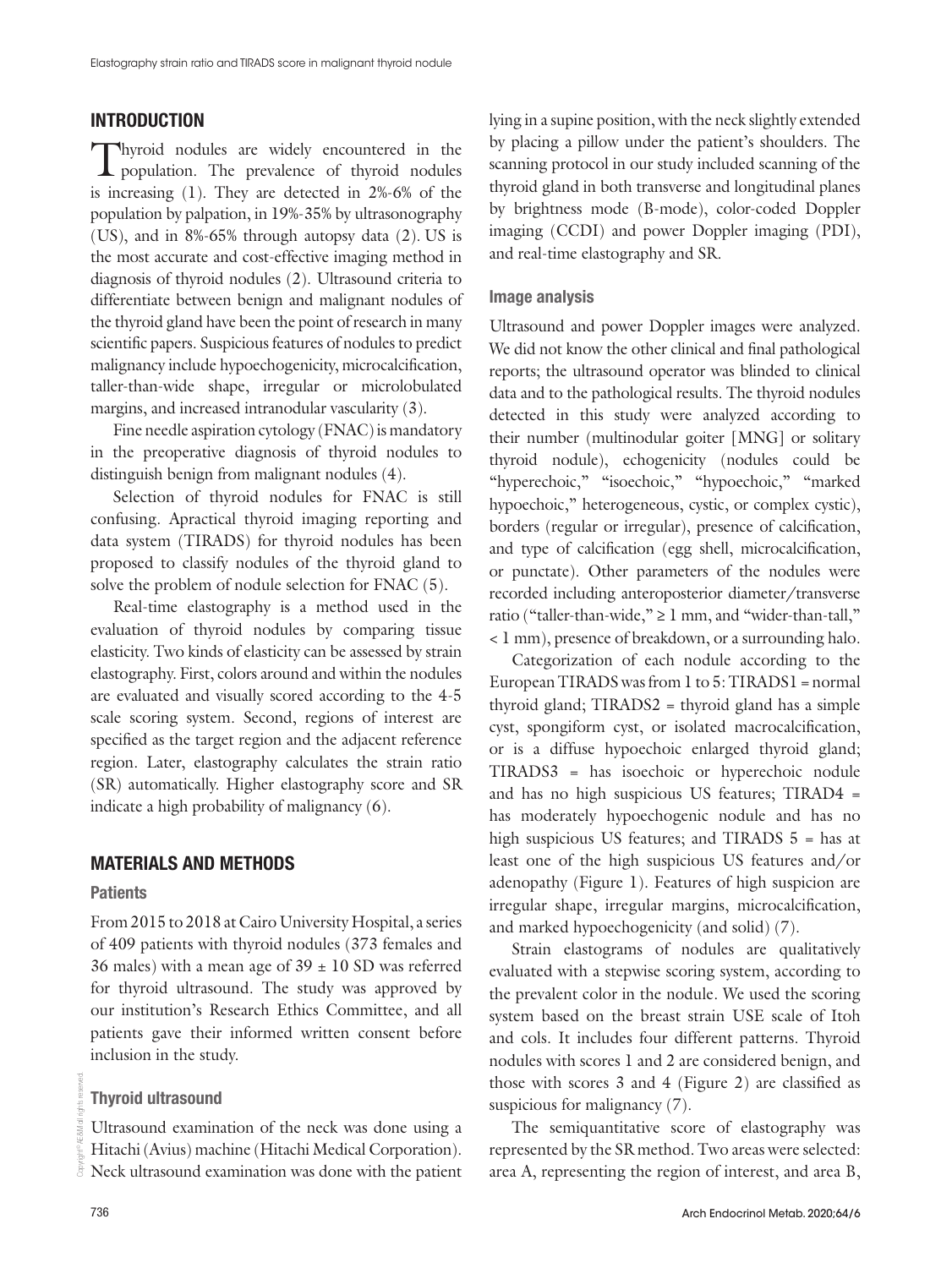

Figure 1. Markedly hypoechoic nodule with irregular outline, AP/T diameter > 1 and microcalcifications (TIRADS 5).



Figure 2. Malignant right lobe nodule with elastography score 4.

representing the normal area. Area B was then divided by area A. For masses with a homogeneous pattern of elasticity, area A was chosen from any region, but in those with heterogeneous patterns, area A was chosen to cover all heterogeneous areas as much as possible. Both areas were manually selected according to these criteria. Additionally, multiple measures of SR were taken, and the median of these measures was recorded and considered for statistical analysis. Subsequently, the best cutoff value was calculated and was used for the calculation of diagnostic value.

All our data were gathered by a single expert operator, who was blinded to any clinical or cytopathological findings to give the best results and avoid bias.

The final diagnosis was reached by histopathological examination of the thyroid after thyroidectomy in 14% (57/409) and by US-guided FNAC in 86% (352/409).

#### Statistical analysis

Data management and analysis were performed using the Statistical Package for Social Sciences (SPSS) version 25. Numerical data were summarized using means

and standard deviations or medians and/or ranges, as appropriate. Categorical data were summarized as numbers and percentages. Estimates of the frequency were done using the numbers and percentages. Numerical data were explored for normality using the Kolmogorov-Smirnov test and Shapiro-Wilk test.

To measure associations between categorical variables, a chi-square test or Fisher's exact test was used to compare between two independent percentages.

Odds ratios (ORs) and 95% confidence intervals (95% CIs) were also used (a 95% CI that did not contain 1.0 was considered significant). McNemar's test was used to compare between two dependent percentages. Kappa statistics were used to test for agreement between categorical variables. Comparisons between two groups for normally distributed numeric variables were made using Student's t-test, while for non-normally distributed numeric variables, comparisons were made using the Mann-Whitney U test. Logistic regression was done to give the adjusted OR and magnitude of the effect of different factors. All tests were two tailed, and a p value  $\leq 0.05$  was considered significant. The receiver operating characteristic curve (ROC curve) was used to determine the best cutoff point, sensitivity, specificity, and area under the curve (AUC).

#### RESULTS

Our study included 409 patients with thyroid nodules. Their mean age was  $39$  years  $\pm$  10 SD; 36 were males and 373 were females. Their nodules were classified according to their number into MNG in 323 cases and solitary thyroid nodule in 86 cases. Regarding echogenicity, 47 were isoechoic, 78 were hyperechoic, 257 were hypoechoic, 8 were marked hypoechoic, 14 were heterogeneous, 2 were cystic, and 3 were complex cystic. Calcifications were found in 100 cases: 6 punctate calcifications and 94 microcalcifications. We found 159 cases with breakdown changes inside the nodule and a halo sign in 260 cases. The anteroposterior/transverse ratio was  $\lt 1$  mm in 398 cases and  $\ge 1$  mm in 11 cases. Real-time elastography revealed that there were 45 cases with score 1, 316 with score 2, 42 with score 3, and 6 with score 4. According to the TIRADS classification, there were 3 TIRADS 2 cases, 100 TIRADS 3 cases, 196 TIRADS 4 cases, and 110 TIRADS 5 cases. The final diagnosis was 22 malignant nodules and 387 benign nodules.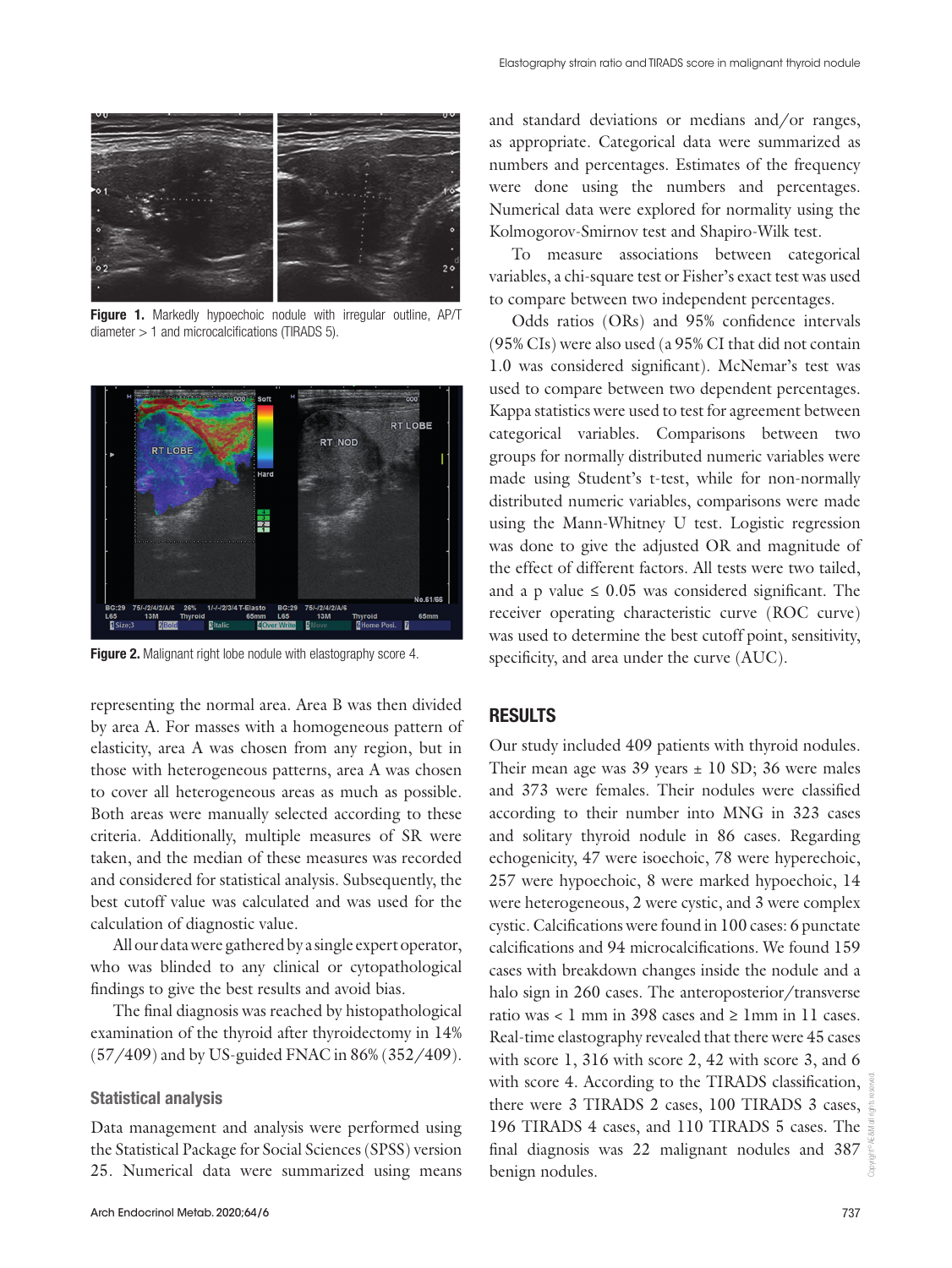The characteristics of benign (n = 387) and malignant  $(n = 22)$  nodules are listed in Table 1.

No significant differences were determined between the benign and malignant groups in terms of nodule site, number of nodules, and presence of breakdown changes. The anteroposterior/transverse ratio, degree of echogenicity, border, presence of calcification, absence of halo sign, TIRADS classification, and SR were found to be significantly different between benign and malignant nodules as in Table 2.

The elastic properties of thyroid nodules showed to be a good discriminator between malignant and benign nodules ( $P < .001$ ).

ROC curve analysis was performed to determine the cutoff point of the SR to discriminate between benign and malignant thyroid nodules (Figure 3). Sensitivity of 95.2%, specificity of 86.5%, 27.8% positive predictive value (PPV), and 99.7% negative predictive value (NPV)were achieved. An AUC of 0.96 and a cutoff value of  $> 2.32$  with  $p$  value  $< 0.001$  were determined as demonstrated in Table 3.

Multivariate analysis (logistic regression for prediction of malignancy in thyroid nodules in Table 4)

Patients with irregular borders have nearly 17 times increased risk of malignancy than those with regular borders.

For every unit increase in SR, the risk of malignancy increases by nearly 2 times.



**Figure 3.** Receiver operating characteristic (ROC) curve analysis to determine cut off point of the strain ratio to discriminate between benign and malignant thyroid nodule.

|  | Table 1. The characteristic of benign and malignant nodules |  |  |  |
|--|-------------------------------------------------------------|--|--|--|
|  |                                                             |  |  |  |

| <b>Factors</b>          |          | <b>Malignant</b> |                | <b>Benign</b>  |           |  |
|-------------------------|----------|------------------|----------------|----------------|-----------|--|
|                         | $n = 22$ | Row %            | $n = 387$      | Row %          |           |  |
| Site                    |          |                  |                |                |           |  |
| Isthmic thyroid nodule  | 0        | 0.0              | 9              | 100.0          | 1         |  |
| Right thyroid nodule    | 12       | 5.7              | 197            | 94.3           |           |  |
| Left thyroid nodule     | 10       | 5.2              | 181            | 94.8           |           |  |
| Elastography            |          |                  |                |                |           |  |
| 1                       | 0        | 0.0              | 45             | 100.0          | < 0.001   |  |
| $\overline{2}$          | 3        | 0.9              | 313            | 99.1           |           |  |
| 3                       | 15       | 35.7             | 27             | 64.3           |           |  |
| 4                       | 4        | 66.7             | 2              | 33.3           |           |  |
| AP/T                    |          |                  |                |                |           |  |
| <1                      | 13       | 3.3              | 385            | 96.7           | < 0.001   |  |
| $\geq$ 1                | 9        | 81.8             | $\overline{c}$ | 18.2           |           |  |
| Number of nodule        |          |                  |                |                |           |  |
| <b>MNG</b>              | 13       | 4.0              | 310            | 96.0           | 0.019     |  |
| Solitary thyroid nodule | 9        | 10.5             | 77             | 89.5           |           |  |
| Nodule character        |          |                  |                |                |           |  |
| Dominant nodule         | 11       | 3.9              | 271            | 96.1           | 0.053     |  |
| Small nodule            | 2        | 4.9              | 39             | 95.1           |           |  |
| Solitary nodule         | 9        | 10.5             | 77             | 89.5           |           |  |
|                         |          |                  |                |                |           |  |
| Echogenicity            |          |                  |                |                |           |  |
| <b>Isoechoic</b>        | 0        | 0.0              | 47             | 100.0          | <b>NA</b> |  |
| Hyperechoic             | $\Omega$ | 0.0              | 78             | 100.0          |           |  |
| Hypoechoic              | 14       | 5.4              | 243            | 94.6           |           |  |
| Marked hypoechoic       | 8        | 100.0            | $\Omega$       | 0.0            |           |  |
| Heterogenous            | 0        | 0.0              | 14             | 100.0          |           |  |
| Cystic                  | 0        | 0.0              | $\overline{c}$ | 100.0          |           |  |
| Complex cystic          | 0        | 0.0              | 3              | 100.0          |           |  |
| Border                  |          |                  |                |                |           |  |
| Regular                 | 9        | 2.3              | 379            | 97.7           | < 0.001   |  |
| Irregular               | 13       | 61.9             | 8              | 38.1           |           |  |
| Calcification           |          |                  |                |                |           |  |
| No                      | 10       | 3.2              | 299            | 96.8           | 0.001     |  |
| Yes                     | 12       | 12.0             | 88             | 88.0           |           |  |
| Type of calcification 2 |          |                  |                |                |           |  |
| Microcalcifications     | 7        | 7.4              | 87             | 92.6           | < 0.001   |  |
| Punctate                | 5        | 83.3             | 1              | 16.7           |           |  |
| No                      | 10       | 3.2              | 299            | 96.8           |           |  |
| Breakdown               |          |                  |                |                |           |  |
| No                      | 17       | 6.8              | 233            | 93.2           | 0.110     |  |
| Yes                     | 5        | 3.1              | 154            | 96.9           |           |  |
| Halo                    |          |                  |                |                |           |  |
| No                      | 19       | 12.8             | 130            | 87.2           | < 0.001   |  |
| Yes                     | 3        | 1.2              | 257            | 98.8           |           |  |
| <b>TIRADS</b>           |          |                  |                |                |           |  |
| 2                       | 0        | 0.0              | 3              | 100.0          | <b>NA</b> |  |
| 3                       | 0        | 0.0              | 100            | 100.0          |           |  |
| 4                       | 4        | 2.0              | 192            | 98.0           |           |  |
| 5                       | 18       | 16.4             | 92             | 83.6           |           |  |
| SR                      |          |                  |                |                |           |  |
| Median (range)          |          | $5.7(1.7-9.7)$   |                | $1.4(0.1-8.7)$ | < 0.001   |  |

P value < 0.05 is considered significant.

Copyright© AE&M all rights reserved.

ă

inhte raeanvant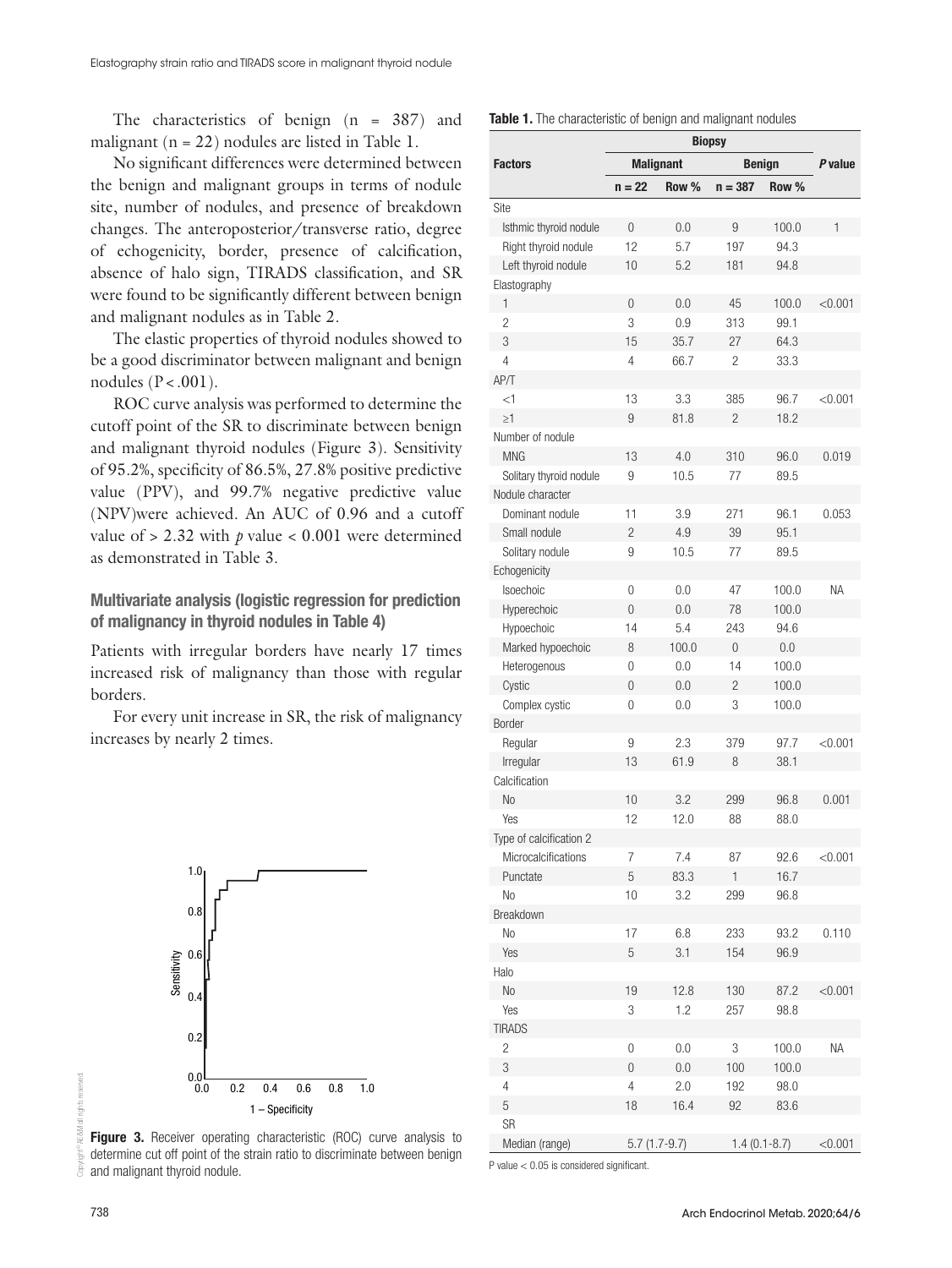| <b>Factors</b> | <b>Malignant</b> |         |                | <b>Benign</b> | P value |                | 95% CI for OR |
|----------------|------------------|---------|----------------|---------------|---------|----------------|---------------|
|                | $n = 22$         | (Row %) | $n = 387$      | (Row %)       |         | <b>OR</b>      |               |
| AP/T           |                  |         |                |               |         |                |               |
| $\geq$ 1       | 9                | 81.8    | $\overline{2}$ | 18.2          | 0.001   | 133            | 26-679        |
| <1             | 13               | 3.3     | 385            | 96.7          |         |                |               |
| Calcification  |                  |         |                |               |         |                |               |
| Yes            | 12               | 12      | 88             | 88            | 0.001   | $\overline{4}$ | $1.7 - 9.8$   |
| N <sub>0</sub> | 10               | 3.2     | 299            | 96.8          |         |                |               |
| Halo           |                  |         |                |               |         |                |               |
| <b>No</b>      | 19               | 12.8    | 130            | 87.2          | 0.001   | 12.5           | $3.6 - 43$    |
| Yes            | 3                | 1.2     | 257            | 98.8          |         |                |               |

|  |  |  |  | Table 2. Shows that anteroposterior diameter, the surrounding halo and the calcification can predict malignancy in thyroid nodules |
|--|--|--|--|------------------------------------------------------------------------------------------------------------------------------------|
|  |  |  |  |                                                                                                                                    |

OR = Odds Ratio, 95% CI for OR = 95% confidence interval for the = Odds Ratio. P-value  $\leq$  0.05 is considered significant.

Table 3. ROC curve to determine cut off point of strain ratio that discriminate between malignant and begin thyroid nodules

| <b>Variable</b> | <b>Cut off point</b>    | Sensitivity (%) | Specificity (%) | <b>PPV (%)</b> | <b>NPV (%)</b> | AUC  | 95% CI<br>for AUC | <sup><i>p</i></sup> value |
|-----------------|-------------------------|-----------------|-----------------|----------------|----------------|------|-------------------|---------------------------|
| <b>SR</b>       | 10 <sup>c</sup><br>L.JL | በፎ '<br>JU.L    | 86.5            |                | 99.7           | 0.96 | J.92-0.99         | 0.001                     |

SR: strain ratio; PPV: positive predictive value; NPV: negative predictive value; AUC: area under the curve; CI: confidence interval.

 $p$  value  $<$  0.05 is considered significant.

|  |  |  | <b>Table 4.</b> Multivariate analysis (logistic regression for prediction of malignancy in thyroid nodule) |  |
|--|--|--|------------------------------------------------------------------------------------------------------------|--|

| <b>Factors</b> |     | S.E. | P value | <b>OR</b> | 95% CI for OR |
|----------------|-----|------|---------|-----------|---------------|
| <b>SR</b>      | 0.8 | 0.2  | < 0.001 | 2.3       | $.6 - 3.4$    |
| Border         | 2.4 | 0.9  | 0.009   | 10.6      | $1.8 - 62$    |
| Constant       | -8. | C.   | < 0.001 | < 0.001   |               |

## **DISCUSSION**

US is usually the first chosen modality for diagnosing intra-thyroid lesions. There is no single imaging criterion that can reliably distinguish benign from malignant thyroid lesions (8).

Currently, ultrasound elastography can evaluate the tissue elasticity of thyroid nodules and thus enhance the diagnostic ability to detect malignant thyroid diseases. Strain elastography determines tissue elasticity, which is related to its composition and cellularity. This is achieved by operator-dependent external compression of the lesion causing tissue deformation. SR is obtained by dividing the mean strain of the surrounding normal tissue by the mean strain within the lesion. Stiff lesions tend to produce high SRs (9).

The aim of our study was to assess the role of strain elastography and the TIRADS scoring system in discriminating malignant thyroid nodules from benign nodules. It included 409 patients with thyroid nodules, both multinodular lesions and solitary thyroid nodules.

No significant differences were determined between the benign and malignant groups in terms of nodule site, number of nodules, and presence of breakdown changes. On the other hand, the anteroposterior/ transverse ratio, the degree of echogenicity, the border (with irregular borders showing nearly 17 times increased risk of malignancy), the presence of calcification, the absence of halo sign, and the TIRADS classification were found to be significantly different between benign and malignant nodules.

The results of the current study agree with a series done by Cooper and cols. (10), who reported that irregular margins, microcalcifications, marked hypoechogenicity, taller-than-wide shape, absent halo sign, and intranodular vascularity are the ultrasonographic features most predictive of malignancy. Furthermore, Mohamed and Abodewan (11) stated that ill-defined margins, spot microcalcifications, and anteroposterior/transverse diameter more than 1 cm were the most predictive of malignancy.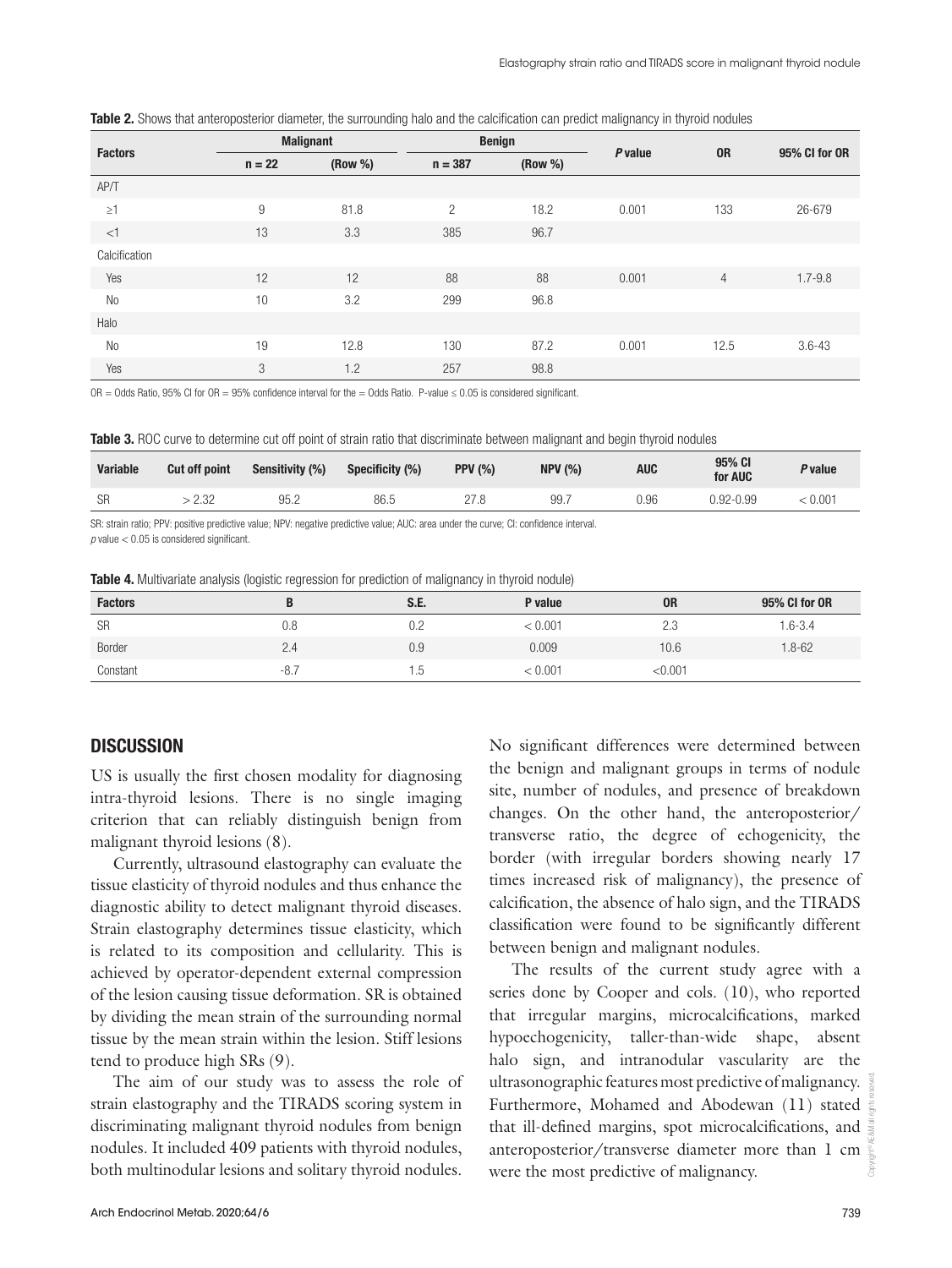In our study, the SR was found to be significantly different between benign and malignant nodules, and the elastic properties of thyroid nodules showed to be a good discriminator  $(P<0.001)$ . SR with a cutoff value of 2.23 was found to have a sensitivity of 95.2%, specificity of 86.5%, 27.8% PPV, and 99.7% NPV to discriminate between benign and malignant thyroid nodules. Interestingly, we found that for every unit increase in SR, the risk of malignancy increased by nearly 2 times. However, the low specificity might be due to the small number of included malignant nodules (22 nodules), so further studies including a higher number of malignant nodules are recommended.

Our results are in agreement with those of Sachdev and cols., who evaluated 100 thyroid nodules using ultrasound TIRADS classification and performed strain elastography using elasticity score and SR. Strain elastography had high sensitivity and specificity for differentiating malignant from benign thyroid nodules. The majority of benign thyroid nodules had elasticity scores of 1 and 2, while the majority of malignant thyroid nodules had elasticity scores of 3 and 4 (9). Gay and cols. demonstrated that strain elastography correlated significantly with histological outcomes in indeterminate cytology thyroid nodules (12).

Bhatia and cols. reported that the difference was most statistically significant using an elasticity score > 2 to predict malignancy, which achieved 75% accuracy (75% sensitivity, 74% specificity) (13). Rubaltelli and cols., in their study on 40 patients, observed a sensitivity and specificity of 81.8% and 87.5%, respectively, which are slightly higher than those of this study (14).

Analysis of a database of more than 3000 thyroid nodules that was recorded in a study sponsored by the Society of Radiologists in Ultrasound showed that no more than 2% of TIRADS1 and TIRADS2 nodules, 5% of TIRADS3 nodules, 5% to 20% of TIRADS4 nodules, and at least 20% of TIRADS5 nodules carry malignant risk (15).

Regarding SR, the results varied. Cantisani and cols. reported that an SR greater than 2 predicted malignancy with a sensitivity of 86% and a specificity of 82%, whereas in another study, Ding and cols. determined a cutoff point of 2.73 with a sensitivity of 89.3% and specificity of 73.2% (16,17).

Dawoud and Dawoud found that gray scale, color Doppler US, and elastography combined were more sensitive and accurate than US features alone in prediction of malignancy of solitary thyroid nodules, with a sensitivity of 94.12%, specificity of 76.74%, and accuracy of 81.67% in 60 patients with solitary thyroid nodules. They also found that the elastography score of malignant nodules (score 3 and 4) was found in 10 (58.8%) of 17 malignant nodules and 9 (20.9%) of 43 benign nodules, with a sensitivity of 58.82%, specificity of 79.07%, and accuracy of 73.33% (18).

Asteria and cols. (19) reported that elastosonography had a sensitivity of 94.1%, specificity of 81%, 55.2% PPV, and 98.2%NPVfor thyroid cancer diagnosis, while the accuracy was 83.7%. Rago and cols. (20) showed sensitivity and specificity as high as 97% and 100%, respectively, using US elastography, while Ferdous and cols. (21) reported a sensitivity of the elastography score of 84%, while the specificity was 84.7%, the PPV was 70%, the NPV was 92.6%, and the accuracy was 84.5%. Suspicious US findings (TIRADS4 and 5) combined with suspicious elastography score (3 and 4) were found in 16 (94.1%) of 17 malignant nodules, with 94.12% sensitivity, 76.74% specificity, and 81.67% accuracy.

Through logistic regression analysis using 12 different sonographic features of thyroid nodules (margin, border, shape, echogenicity, calcification, posterior acoustic halo, acoustic halo at the periphery of the nodule, capsule of thyroid, vascularity, suspected cervical lymph node metastasis, elastography score, and hypoenhancement pattern), Tiantian and cols. concluded that the conventional US, strain elastography, and contrast enhanced US is an effective and accurate diagnostic tool for differentiating malignant and benign thyroid nodules (22).

In conflict with our findings, Schenke and Zimny conducted a study including 244 thyroid nodules and analyzed the visual elasticity scores, strain value (SV), and TIRADS classification and found that the sensitivity, specificity, PPV, and NPV of TIRADS were superior to those of sonoelastography. Their data demonstrate that a high TIRADS class alone is predictive for thyroid carcinoma, and the clinical relevance of sonoelastography is negligible (23). Horvath and cols. reported a sensitivity and specificity for TIRADS classification of 63.64% and 92.31%, respectively (24). Chandramohan and cols. reported low sensitivity and specificity of sonoelastography score, at 72% and 68%, respectively (25).

In a study comparing strain elastography to Acoustic Radiation Force Impulse (ARFI) imaging, Georgia and cols. showed that strain elastography had low sensitivity and specificity compared to ARFI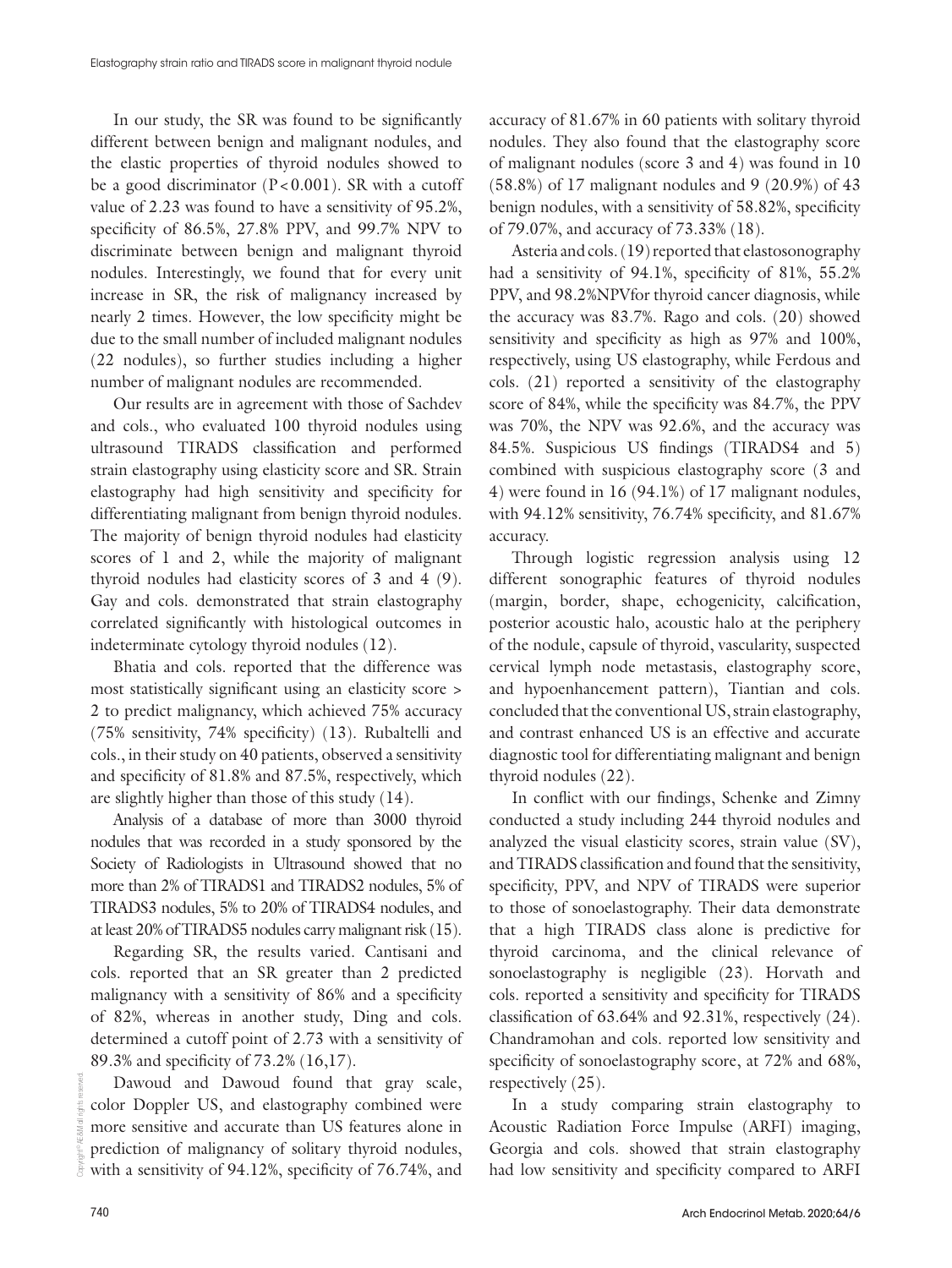$(0.86 \text{ vs. } 0.51, p=0.008)$ . The reason could be that the elastography is operator dependent and can be affected by several factors such as the experience of the examiner, characteristics of nodules, and artifacts such as carotid artery pulsations (26).

In our study, 2 out of 22 malignant nodules had TIRDAS 4 and 5 scores, with longitudinal axes of 14 mm and 10 mm, respectively. They were considered borderline size according to the TIRADS recommendations for FNAC. As they had elasticity scores of 4 and 5 with high SRs (6.78 and 9.68, respectively), they were justified for FNA and not follow-up.

In conclusion, elastography and SR proved to be of high significant value in discriminating benign from malignant nodules, so we recommend adding it to the TIRADS classification. Furthermore, while the TIRADS can be used for selection of high-risk nodules; ultrasound elastography can be employed to differentiate benign nodules from suspicious ones. Subsequently, FNAC can be performed with greater confidence and efficiency.SR will be beneficial in borderline cases, such as in approximately 20 mm TIRADS 3, 15 mm TIRADS 4, or 10 mm TIRADS 5 nodules. FNA will be more favorable than follow-up if such borderline nodules have a high elasticity score or SR above the cutoff level (2.32).

Recommendations: additional studies with a greater variety of malignant nodules in a large series will be required to establish the strain elastography imaging characteristics for different pathological types of thyroid carcinoma.

Acknowledgements: we would like to acknowledge our great Kasr Al Ainy Hospital and its workers, nurses, and staff members for all the support and help in this study and throughout our careers.

Ethical consideration: the study was approved by the institutional ethics committee and form review board of Kasr Al Ainy Hospital. Oral and written informed consent was obtained from all subjects or from their eligible relatives.

The medical record profession has its own code of ethics that applies to all medical record practitioners. Confidentiality of data, safe data storage, and privacy rights are respected by all who handle patient information. Data were coded and patient names or identity did not appear on any of the data collection forms or during statistical analysis.

The manuscript has been read and approved by all the authors and each author believes that the manuscript represents honest work.

Funding: the authors received no funding for this study. No source(s) of support in the form of grants, equipment, drugs.

Disclosure: no potential conflict of interest relevant to this article was reported.

#### **REFERENCES**

- 1. Niedziela M. Thyroid nodules. Best Pract Res Clin Endocrinol Metab. 2014;28:245-77.
- 2. Dean DS, Gharib H. Epidemiology of thyroid nodules. Best Pract Res Clin Endocrinol Metab. 2008;22(6):901-11.
- 3. Carneiro-Pla D. Ultrasound elastography in the evaluation of thyroid nodules for thyroid cancer. Curr Opin Oncol. 2013;25:1-5.
- 4. Lin JD, Chao TC, Huang BY, Chen ST, Chang HY, Hsueh C. Thyroid cancer in the thyroid nodules evaluated by ultrasonography and fine-needle aspiration cytology. Thyroid. 2005;15(7):708-17.
- 5. Lim DJ, Luo S, Kim MH, Ko SH, Kim Y. Interobserver agreement and intraobserver reproducibility in thyroid ultrasound elastography. Am J Roentgenol. 2012;198(4):896-901.
- 6. Russ G, Royer B, Bigorgne C, Rouxel A, Bienvenu-Perrard M, Leenhardt L. Prospective evaluation of thyroid imaging reporting and data system on 4550 nodules with and without elastography. Eur J Endocrinol. 2013;168(5):649-55.
- 7. Itoh A, Ueno E, Tohno E, Kamma H, Takahashi H, Shiina T, et al. Breast disease: clinical application of US elastography for diagnosis. Radiology. 2006;239(2):341-50.
- 8. Soto GD, Halperin I, Squarcia M, Lomeña F, Domingo MP. Update in thyroid imaging. The expanding world of thyroid imaging and its translation to clinical practice. Hormones. 2010;9(4):287-98.
- 9. Sachdev N, Sana SG, Prasad A. Clinical utility of TIRADS and ultrasound elastography in characterization of thyroid nodules. Int J Res Med Sci. 2019;7(2):328.
- 10. Cooper DS, Doherty GM, Haugen BR, Kloos RT, Lee SL, Mandel SJ, et al. Revised American Thyroid Association management guidelines for patients with thyroid nodules and differentiated thyroid cancer: the American Thyroid Association (ATA) guidelines taskforce on thyroid nodules and differentiated thyroid cancer. Thyroid. 2009;19(11):1167-214.
- 11. Mohamed RE, Abodewan KA. Diagnostic utility of real-time ultrasound elastography for prediction of malignancy in solid thyroid nodules. Egyptian Journal of Radiology and Nuclear Medicine. 2013;44(1):33-43.
- 12. Gay S, Schiaffino S, Santamorena G, Massa B, Ansaldo G, Turtulici G, et al. Role of Strain Elastography and Shear-Wave Elastography in a Multiparametric Clinical Approach to Indeterminate Cytology Thyroid Nodules. Med Sci Monit. 2018;24:6273-9.
- 13. Bhatia KS, Rasalkar DP, Lee YP, Wong KT, King AD, Yuen HY, et al. Cystic change in thyroid nodules: a confounding factor for realtime qualitative thyroid ultrasound elastography. Clin Radiol. 2011;66(9):799-807.
- 14. Rubaltelli L, Corradin S, Dorigo A, Stabilito M, Tregnaghi A, Borsato S, et al. Differential diagnosis of benign and malignant thyroid nodules at elastosonography. Ultraschall Med. 2009;30(02):175-9.
- 15. Grant EG, Tessler FN, Hoang JK, Langer JE, Beland MD, Berland LL, et al. Thyroid ultrasound reporting lexicon: white paper of the ACR thyroid imaging, reporting and data system (TIRADS) committee. J Am Coll Radiol. 2015;12(12):1272-9.
- 16. Cantisani V, Lodise P, Grazhdani H, Mancuso E, Maggini E, Di Rocco G, et al. Ultrasound elastography in the evaluation of thyroid pathology. Current status. Eur J Radiol. 2014;83(3):420-8.
- 17. Ding J, Cheng H, Ning C, Huang J, Zhang Y. Quantitative measurement for thyroid cancer characterization based on elastography. J Ultrasound Med. 2011;30(9):1259-66.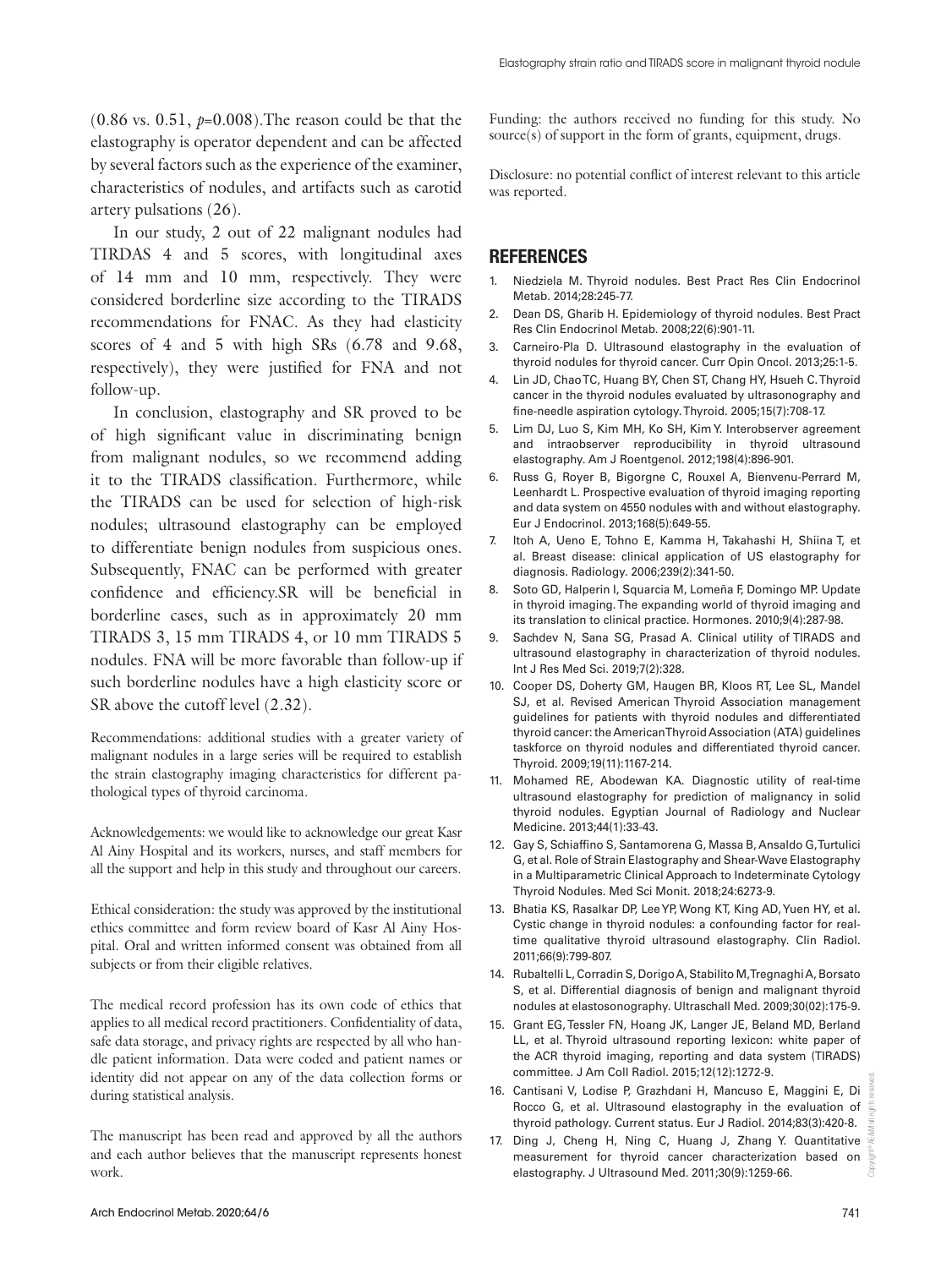- 18. Dawoud MM, Dawoud RM. Added value of strain elastosonography in prediction of malignancy in solitary thyroid nodule. Egyptian Journal of Radiology and Nuclear Medicine. 2017;48(4):905-12.
- 19. Asteria C, Giovanardi A, Pizzocaro A, Cozzaglio L, Morabito A, Somalvico F, et al. US-elastography in the differential diagnosis of benign and malignant thyroid nodules. Thyroid. 2008;18(5):523-31.
- 20. Rago T, Scutari M, Santini F, Loiacono V, Piaggi P, Di Coscio G, et al. Real-time elastosonography: useful tool for refining the presurgical diagnosis in thyroid nodules with indeterminate or nondiagnostic cytology. J Clin Endocrinol Metab. 2010;95(12):5274-80.
- 21. Ferdous J, Ur Rahman M, Rahman HA, Hossain J, Sharmin S, Yasmin F, et al. Efficacy of Sonoelastography Images in Solitary Cold Thyroid Nodule and Compared with Fine Needle Aspiration Cytology Findings (FNAC). Bangladesh Journal of Nuclear Medicine. 2016;19(2):103-6.
- 22. Pang T, Huang L, Deng Y, Wang T, Chen S, Gong X, et al. Logistic regression analysis of conventional ultrasonography,

strain elastosonography, and contrast-enhanced ultrasound characteristics for the differentiation of benign and malignant thyroid nodules. PLoS One. 2017;12:e0188987.

- 23. Schenke S, Zimny M. Combination of sonoelastography and TIRADS for the diagnostic assessment of thyroid nodules. Ultrasound Med Biol. 2018;44(3):575-83.
- 24. Horvath E, Silva CF, Majlis S, Rodriguez I, Skoknic V, Castro A, et al. Prospective validation of the ultrasound based TIRADS (Thyroid Imaging Reporting And Data System) classification: results in surgically resected thyroid nodules. Eur Radiol. 2017;27(6):2619-28.
- 25. Chandramohan A, Khurana A, Pushpa BT, Manipadam MT, Naik D, Thomas N, et al. Is TIRADS a practical and accurate system for use in daily clinical practice? Indian J Radiol Imaging. 2016;26:145-52.
- 26. Kyriakidou G, Friedrich-Rust M, Bon D, Sircar I, Schrecker C, Bogdanou D, rt al. Comparison of strain elastography, point shear wave elastography using acoustic radiation force impulse imaging and 2D-shear wave elastography for the differentiation of thyroid nodules. PloS One. 2018;13:e0204095.